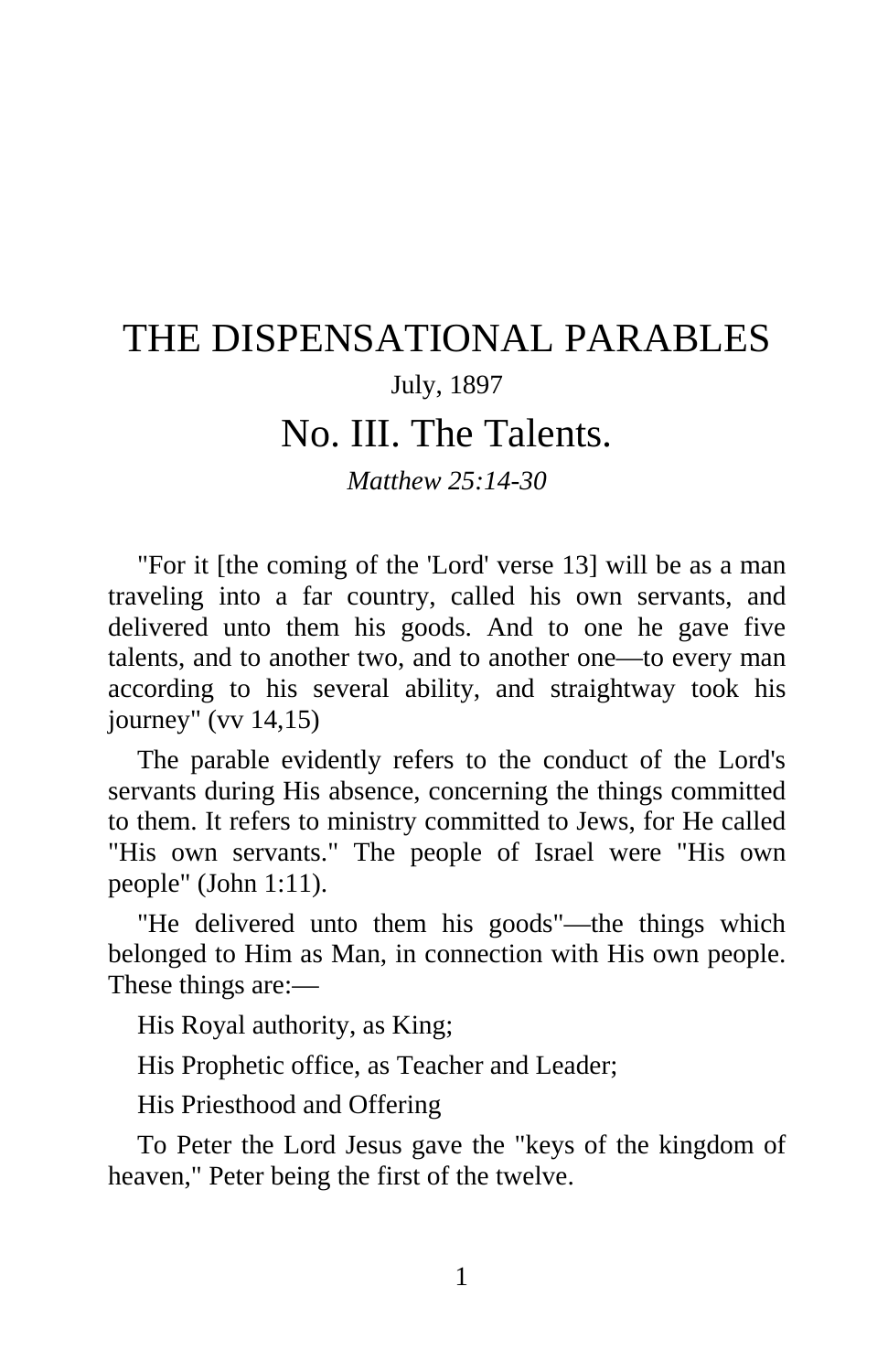#### **THE FIVE TALENTS**

Five is a number of grace, and is intimately connected with the deliverance of Israel and with David. The people came out of Egypt in ranks of five (Exo 13:18). They put their feet on the necks of "five kings" in the days of the conquest of the land under Joshua (10:24). David met Goliath with "five stones" (1 Sam 17:40), and received "five loaves" from the hand of Abiathar (1 Sam 21:3).

The five talents therefore represent the ministry committed to Peter and the apostles concerning Jesus as the King of Israel, the seed of David.

#### **THE TWO TALENTS**

Two loaves baked with leaven were to be offered to the Lord on the day of Pentecost (Lev 23:17)—the firstfruits unto the Lord. The two talents may therefore represent the ministry of the twelve apostles with Paul, concerning Jesus the Messiah, the Prophet like unto Moses (Acts 3:22), whereby the Gentiles were brought into association with the saved of Israel, in confession of Jesus as the Christ and Lord of all.

#### **THE ONE TALENT**

One talent expresses unity. The ministry to the people of Israel in the Epistle to the Hebrews, concerning Jesus as the One Priest after the order of Melchizedek and His one offering for sin. Now, with regard to the reckoning.

#### **THE TEN TALENTS**

Ten is the number used in Scripture in reference to the Gentile nations (Zech 8:23; Rev 17:12). The testimony of Peter concerning Jesus as God's King has been received by the Gentile nations. The professing Church among the Gentiles to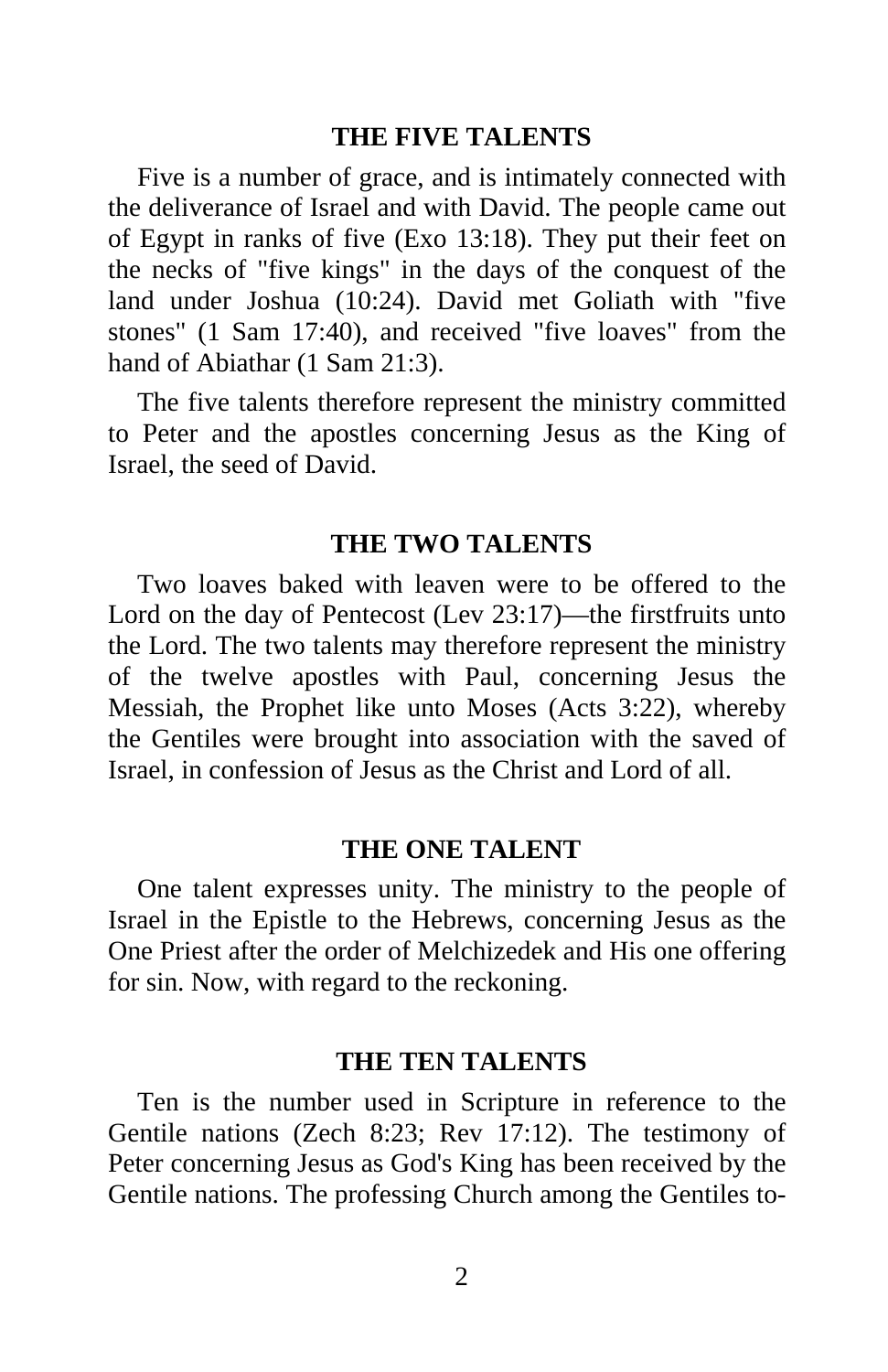day claims to be the kingdom of God. So the five talents have become ten.

Two is the number expressing the association of Jew and Gentile in confession of Jesus as Lord of all (Acts 10:36; Eph 2:15-18; Rom 1:16).

The testimony of the apostles both Peter and Paul concerning Jesus as the Christ, the Teacher from God has been received throughout the four quarters of the earth "in all the world" (Col 1:6).

So the two talents have become four.

"But he that had received one went and digged in the earth and hid his Lord's money. After a long time the Lord of those servants cometh and reckoneth with them."

The Lord commends the servant who had received five talents as faithful to his trust, for the nations of the Gentiles acknowledge the Son of David to be God's King.

The Lord commends also the servant who had received two talents as faithful over a few things; both these servants are to be made rulers over many things, and to enter into the joy of their Lord: to reign with Him.

The ministry of the twelve apostles within the land of Israel was fulfilled according to the mind of the Lord.

The ministry in the synagogues among the Gentiles by Paul in association with the other apostles was fulfilled according to the mind of the Lord; for Jesus is owned as the King and Saviour by every professed Christian of all nations.

"Then he that had received the one talent came and said, 'Lord, I knew thee that thou art a hard man, reaping where thou hast not sown, and gathering where thou hast not strawed, and I was afraid, and went and hid thy talent in the earth: lo, there thou hast that is thine'" (vv 24,25).

The important lesson of the parable is in the conduct of the servant who received the one talent.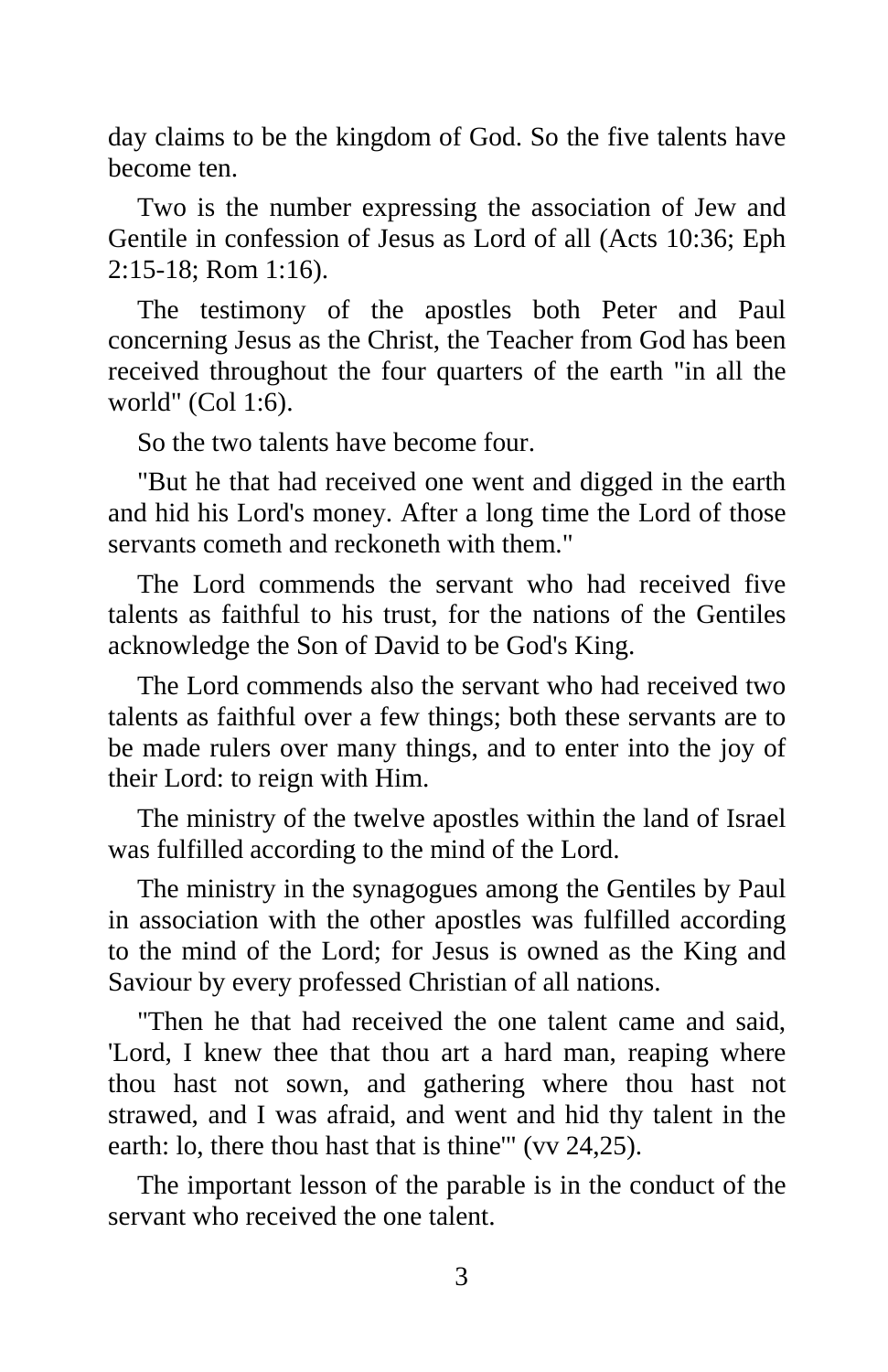The last truth given by the Lord Jesus to His own servants, the Jews as His own people, concerning Himself, is that of His Priesthood, and of His One offering in the Epistle to the Hebrews. Unity is its characteristic, for He abideth a Priest continually in contrast with the many priests of the Levitical order, and His One offering is in contrast with the many sacrifices under the law.

But where has there ever been a corporate testimony to the truth concerning the Lord Jesus, declared in the Epistle to the Hebrews to be "made an high priest for ever after the order of Melchizedek"; all the ordinances of the Levitical priesthood being ended, having been fulfilled in the offering of the body of Jesus once, when He suffered without the gate, to sanctify the people with His own blood?

On the contrary, men professing to believe the Scriptures have continued a worldly sanctuary, an earthly priesthood, and ordinances upon the flesh in continuation or in imitation of the Levitical order; thus denying practically the Melchizedek priesthood of Christ, and the perfection of the believer as sanctified with His blood; hiding the results of the resurrection of the Lord Jesus, and of His appearing in the presence of God for us in the value of His One offering, under the imitation of the earthly things that belonged to the Mosaic dispensation.

The conduct of the wicked and slothful servant is seen in the ritualism of Christendom, of those "who say they are Jews and are not," who claim to possess authority given by the Lord to His apostles, and reject the grace declared in connection with His Priesthood and His Sacrifice.

The wicked servant judged the Lord to be a hard man, according to his own carnal mind; he knew nothing of the perfect love that casteth out fear.

The Lord did not disown reaping where He had not sown, nor gathering where He had not scattered; for He had been a